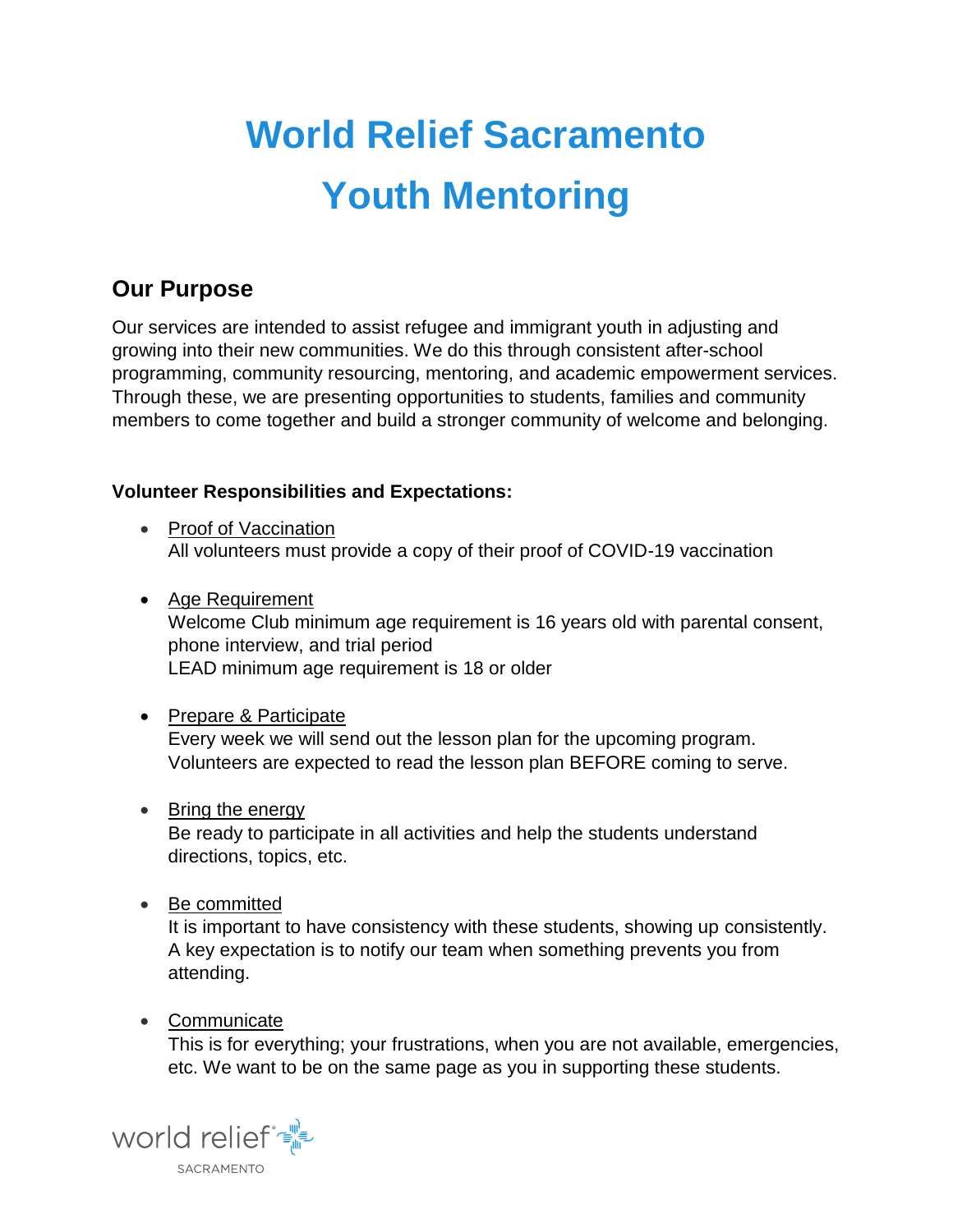#### • Complete the "after meeting" 5 question survey We want to know how your group went, any behaviors that we need to keep an eye on, or a breakthrough that you made with a student.

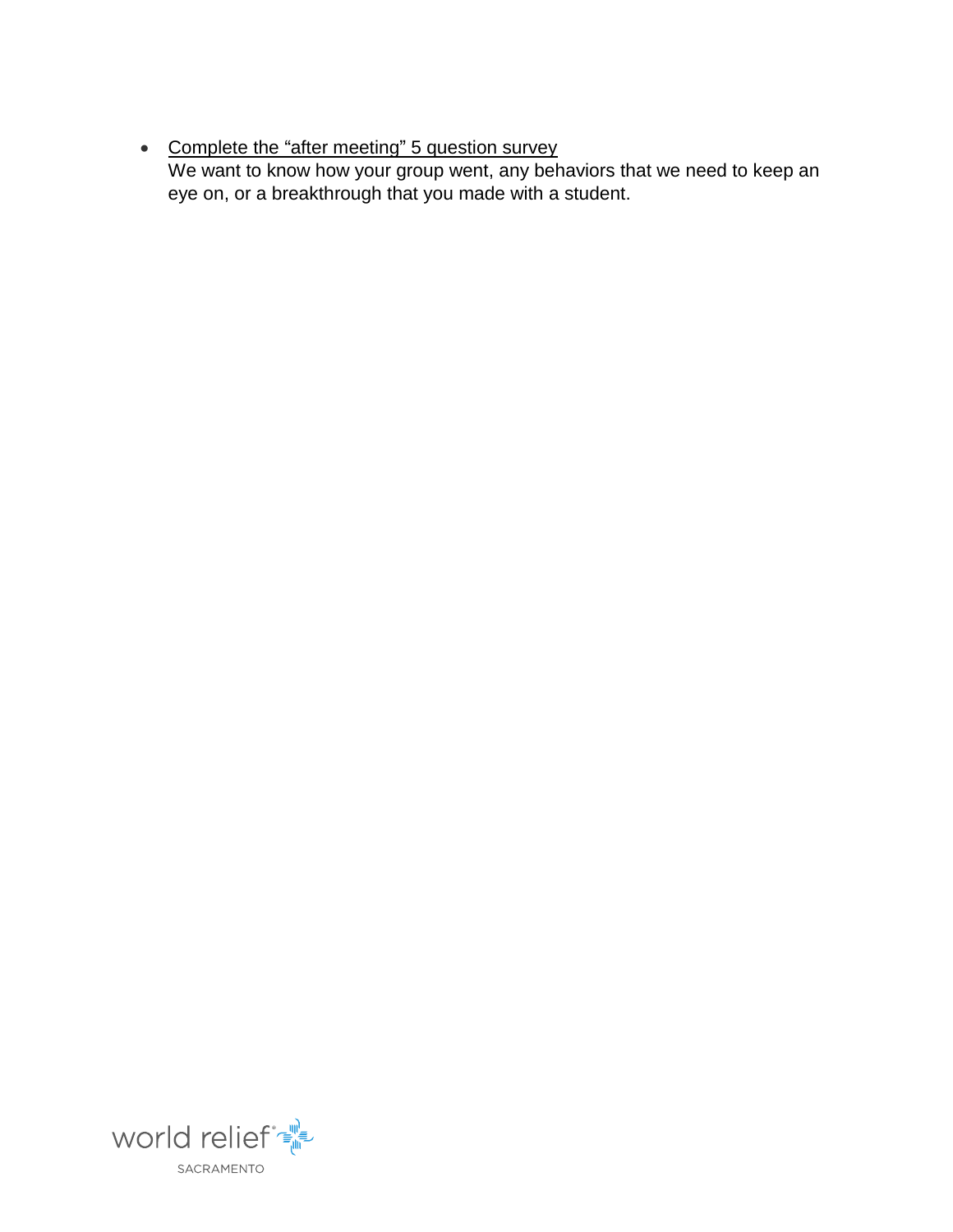## What is Welcome Club?

Welcome Club is an after-school program focusing on social-emotional learning topics, leadership, helping students gain confidence in friendships, and school expectations. Welcome Club is an active program that utilizes team-building activities, discussion groups, homework help, and interactive crafts to assist comprehension of lessons, regardless of English proficiency.

Volunteer Role: Welcome Club Coach

Responsibilities:

- Facilitate and lead group discussions and group activities
- Commit to one day a week for the duration of the semester (or remainder thereof)
- Take notes on students' successes and struggles
- Delegate and work with other coaches
- Communicate with World Relief staff

Skills:

- Flexible
- Sympathetic & Patient Listener
- Comfortable leading a group (that is possibly unpredictable :)
- Strong communicator
- Energetic and willing to take on a challenge
- Adaptable

Location and Times:

- Carmichael
	- o Mondays: 2:30-4:30pm or
	- o Fridays: 2:40-4:40pm